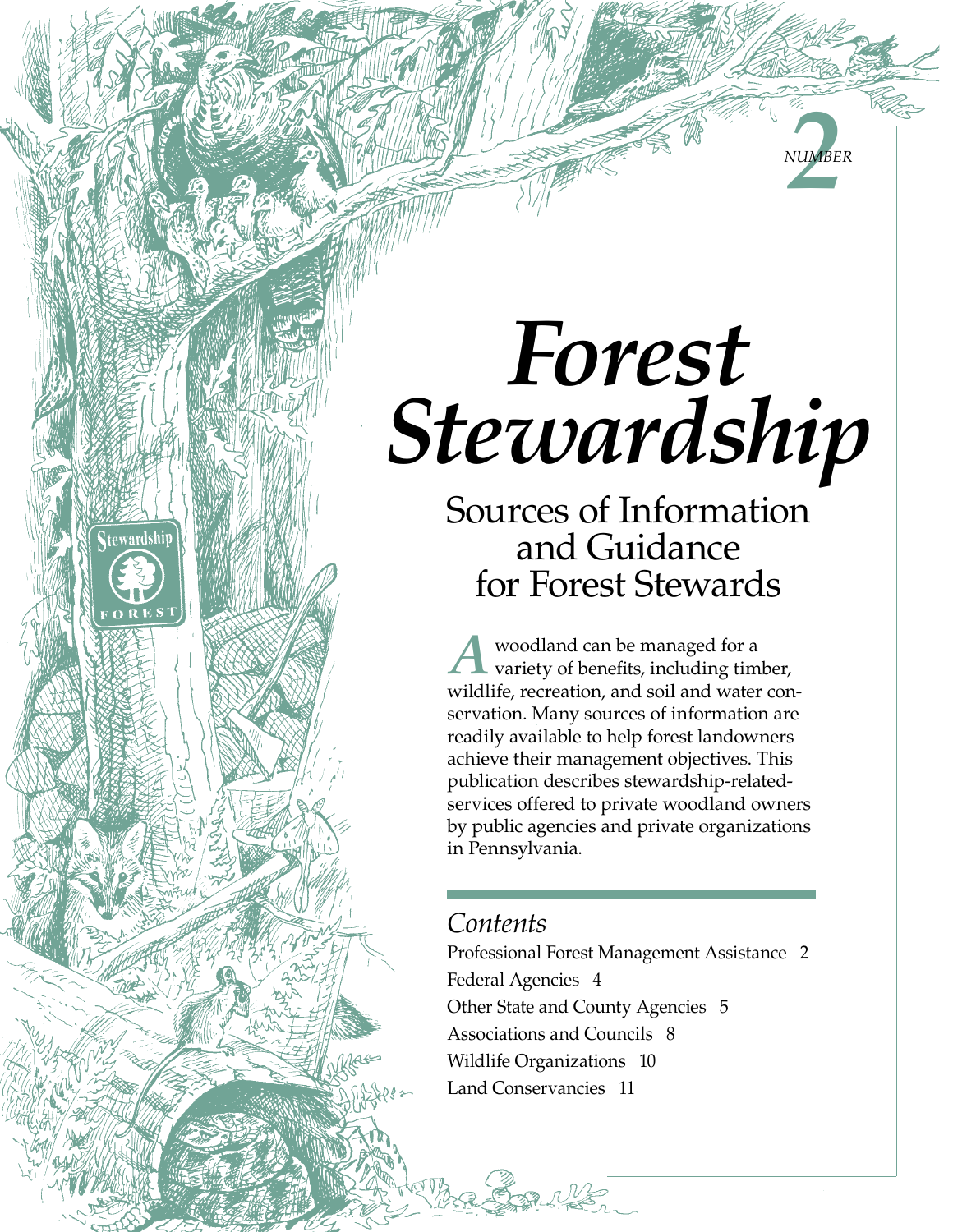### *Professional Forest Management Assistance*

#### penn state natural resources extension

Forestry and wildlife information and educational programs for woodland owners are provided through personal letters, publications, newspaper and magazine articles, radio and television programs, meetings, exhibits, tours, and short courses. Extension foresters work with specialists from other agencies to conduct forest stewardship workshops for forest landowners and loggers. Natural Resources Extension helps people make informed decisions that improve their well-being and ensure clean water, viable populations of native wildlife, recreational opportunities, attractive communities, and the sustainable production of wood and paper products. In addition, extension foresters educate youth about ecology and the environment. For specific forestry and wildlife information, contact your county extension office, usually listed as "  $\qquad \qquad$  County Agricultural Extension Service" in the telephone directory of your county seat, or contact:

Natural Resources Extension The Pennsylvania State University 320 Forest Resources Building University Park, PA 16802 Phone: 814-863-0401 or 800-235-9473 Web site: RNRext.cas.psu.edu

#### Forestry

The seventeen million forested acres covering the state have incalculable cultural, economic, and social value to the residents and visitors of Pennsylvania. This program assists private forest landowners with taxes, property easements, and managing forests for nontimber forest products, recreation, timber, and aesthetics. Extension faculty produce publications and train state foresters, consulting foresters, and private landowners.

• Forest Vegetation Management: **fvm.cas.psu.edu**

- Maple Syrup Production: maplesyrup.cas.psu.edu
- Natural Resources Publications: **RNRext.cas.psu.edu/ publications.htm**
- Pennsylvania Forest Stewards Volunteer Program: **paforeststewards.cas.psu.edu**

#### stewardship resource **PROFESSIONALS**

These specially trained resource managers can help landowners understand their woodlands' biological potential and achieve desired management goals. Although these professionals come from a variety of natural resources disciplines, they share a pledge to promote stewardship principles and sound forest management practices as they work to meet forest landowner objectives. Stewardship resource professionals meet minimum educational standards and have attended a Bureau of Forestry stewardship training program that qualifies them to write forest stewardship plans for landowners. Depending on your goals and interests, you may choose to contact any of the following other types of professionals: forestry consultants; forest industry advisers; and wildlife, fisheries, botany, and recreation consultants. Note: Many professionals in these categories are not considered stewardship resource professionals. To hire a stewardship resource professional, you must contact your local Bureau of Forestry service forester to obtain a directory. Remember, before hiring a professional, you should determine his or her qualifications by checking credentials and requesting references from former clients.

#### Urban and Community Forestry

More than 80 percent of Pennsylvania's population lives in towns and cities, and most people lack the expertise to care for their trees. Tree-lined streets and parks beautify our communities, enhance them economically, and improve the quality of our environment. Regional extension urban foresters help communities manage their green spaces through technical advice, educational workshops, and grants that promote tree planting.

• Pennsylvania Urban and Community Forestry Council: **www. dcnr.state.pa.us/forestry/pucfc**

#### Water Resources

Pennsylvania is home to more than one million private water wells, 65,000 miles of streams, and thousands of ponds, lakes, and reservoirs. Extension educators use the latest research findings to assist Pennsylvanians with water resources issues, including drinking water quality, droughts and floods, water conservation, pond management, and watershed management. They have produced numerous publications and Web resources to help farmers, landowners, and homeowners with water resources management.

- Master Well Owner Network: **mwon.cas.psu.edu**
- Water Resources Extension: **www.sfr.cas.psu.edu/water**

#### **Wildlife**

Hunting, fishing, bird-watching, and landscaping for wildlife are activities that enrich our lives and are part of our Pennsylvania heritage. Wildlife extension programs increase awareness of the importance of this resource and provide tools and techniques for enhancing wildlife habitat while minimizing nuisance and damage problems. Numerous extension publications and educational materials about Pennsylvania wildlife, habitat management, landscaping for wildlife, and wildlife nuisance and damage problems are available.

• Wildlife Damage Management: **wildlifedamage.unl.edu**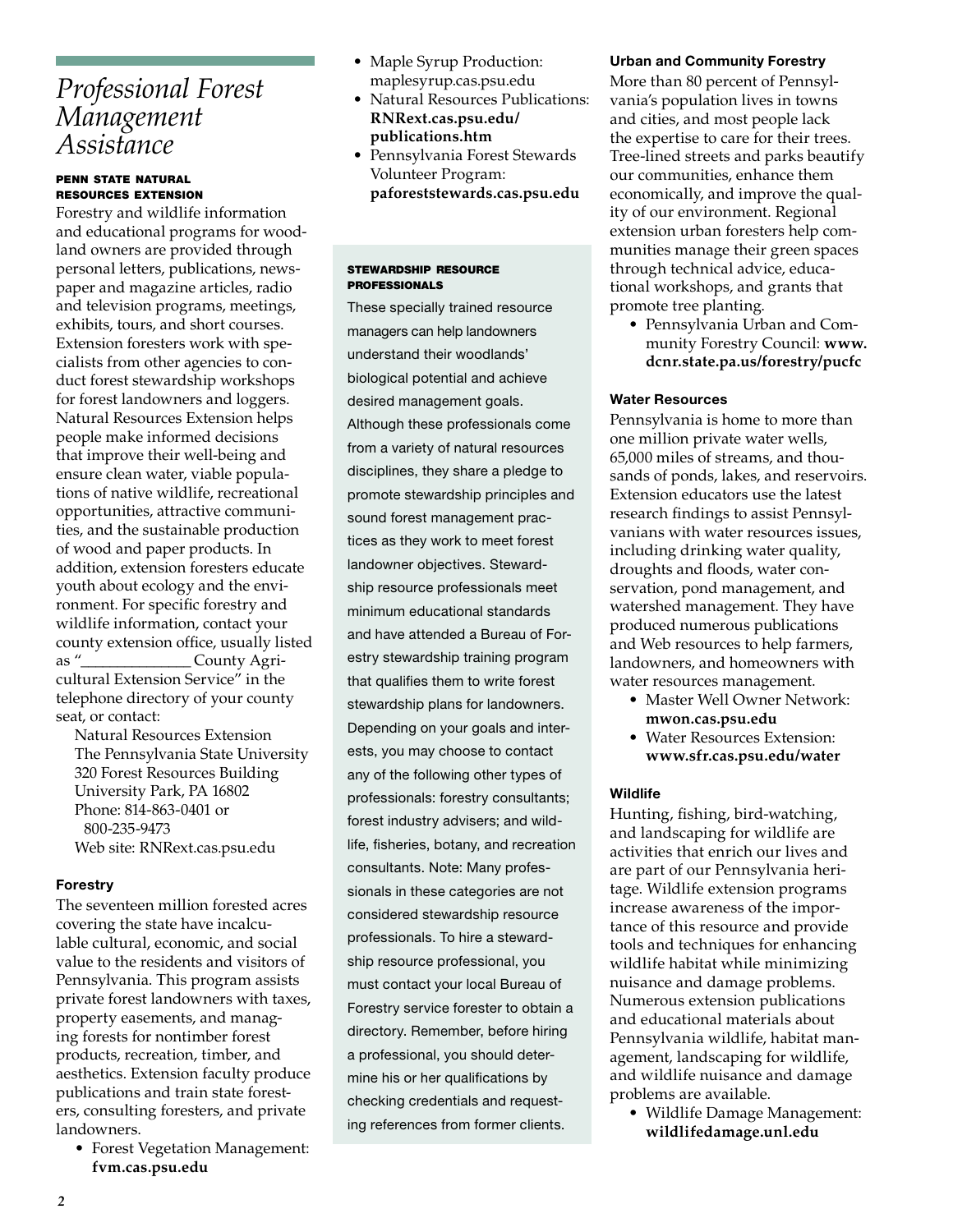• Wildlife Publications: **RNRext. cas.psu.edu/Wild/wildpubs. htm**

#### Wood Products

Forest and related resources contribute to the state's economy in excess of any other manufacturing or service sector, including agriculture and food processing. And, unlike many sectors with declining vitality and proportional economic contribution, the forest-based sector is strong and growing. This program provides technical and managerial education and assistance to the secondary wood products industry in Pennsylvania.

• Wood Pro: Pennsylvania Wood Products Productivity Program: **woodpro.cas.psu.edu**

#### Youth

Teaching youth about natural resources provides future leaders and stewards with an appreciation and understanding of the land. The main youth program of Penn State Cooperative Extension is 4-H. Natural Resources Extension has developed a full set of curricula on forest, wildlife, and water resources for 4-H youth. In addition to 4-H curricula, the From the Woods educational publication series, the Environment and Ecology educational publication series, and the Sustainable Forestry Teacher Resource Center Web site are available for all educators. The Web site contains forestry, wildlife, earth science, and water lesson plans that address environmental and ecology state education standards.

- Picture Yourself…in a Natural Resources Career: **pictureyourself.cas.psu.edu**
- Sustainable Forestry Teacher Resource Center: Earth Science, Forestry, Water, and Wildlife Lesson Plans: **sftrc.cas.psu.edu**

#### pennsylvania bureau of forestry

Organized within the Department of Conservation and Natural Resources (DCNR), this bureau offers a range of information and technical assistance to woodland owners. Service foresters, on request and as schedules allow, examine woodlands, make management recommendations, and review forest stewardship plans prepared by other professionals. They also monitor activities that qualify for federal cost-share programs. The bureau provides advice on erosion and sedimentation control, wildlife habitat improvement, insect and disease control, forest recreation, and urban and community forestry. There is no charge for these services, but there is a maximum usage limit of four days per ownership per year. (A bureau forester may suggest that a landowner obtain additional assistance from professional consultants for commercial timber sales, appraisals, and other activities.) In addition, the bureau sells forest tree seedlings for reforestation. Local bureau offices are usually listed in the telephone directory of each county seat.

The bureau also offers guidance in conserving biological diversity in forested areas by coordinating and maintaining the Pennsylvania Natural Heritage Program (PNHP). The program's mission is to locate, identify, and monitor uncommon natural features and threatened and endangered flora and fauna

throughout the Commonwealth. The program is supported technically by The Nature Conservancy and the Western Pennsylvania Conservancy, which help map biological, historical, and ecological data for each known significant site. In many cases, PNHP uses historical data to pinpoint where threatened and endangered species exist today. The site-specific and dynamic nature of PNHP makes it an efficient and accurate tool for environmental planners and resource managers. For more information about PNHP or other assistance available to landowners, contact:

Bureau of Forestry Pennsylvania Department of Conservation and Natural Resources PO Box 8552 Harrisburg, PA 17105-8552 Phone: 717-787-2106

Web sites: **www.dcnr.state.pa.us/ forestry**; **www.naturalheritage. state.pa.us**

#### natural resources professionals

One of the most important decisions you will make is choosing an experienced professional forester with whom to discuss your goals and ideas. Ideally, this natural resources professional will have completed training at an accredited institution (Society of American Foresters is the accreditation agency for forestry schools). Similar to other professional accreditations, this assures you that your forester brings the benefits of completing a prescribed course of study in forestry. Even if you believe you know what you want from your forest, having a trained forester involved in your decision processes will help ensure your forest's health and sustainability.

If you have not already done so, your first step should be to contact your county's DCNR Bureau of Forestry service forester to learn of the services and advice available. Service foresters have a wealth of information and guidance to share. In many cases, their input will sufficiently meet your needs. For others who require more assistance, your service forester can provide a listing of consulting foresters working in your area. For a fee, consulting foresters provide many services. Many forest

*3*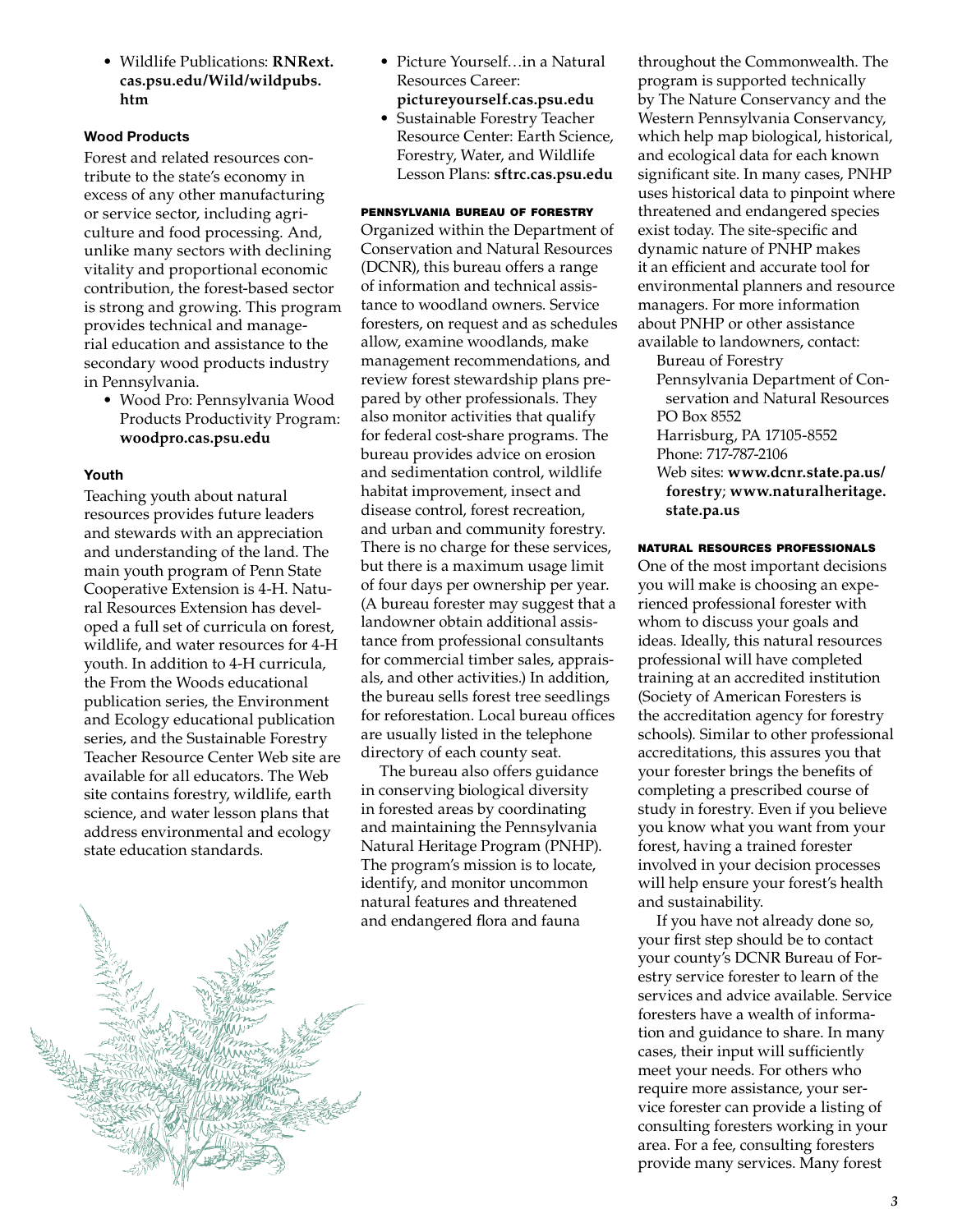owners hesitate to pay for forestry advice. However, foresters are like other professionals who help protect your finances and health. And, in many cases, the fees foresters charge for their services can be treated as an expense of managing your forest. Below is more information on the kinds of natural resources professionals who are available to forest landowners in Pennsylvania. No matter which natural resources professional with whom you work, make sure he or she is looking out for you and your forest's interests first.

Contact information for your county service forester can be found in the blue pages of your local telephone directory under "State Government." You can also locate your service forester on the Bureau of Forestry's Web site at **www.dcnr.state.pa.us/forestry /serviceforesters\_select.aspx**.

#### Forestry Consultants

These professional foresters provide a broad range of woodland management services, including timber appraisals, marketing assistance, preparation of forest management plans, timber stand improvement operations, forest pest management assistance, and information about forest management activities that qualify for government costsharing. Professional foresters have a bachelor's degree in forest resource management. Many have earned an advanced degree in forestry or a related discipline and may have gained additional experience through forest management employment. Their fees may be based on the amount of time required to perform a job or the acreage of woodland involved, or a set contract price based on a proportion of revenues from the sales of forest products. Obtain cost estimates from several consultants before choosing one.

#### Forestry Industry Advisers

These consultants offer technical assistance in forest management, primarily in woodland areas near their mills. Some forest products companies develop an informal marketing arrangement with woodland owners. The firm provides advice and services, usually in the form of

a forest management plan, which aids landowners in the implementation of their management objectives. The landowner is generally under no obligation to the wood-using firm, other than to give it the opportunity to bid on any timber offered for sale. Some companies offer cost-sharing as an incentive if landowners plant seedlings.

#### Wildlife, Fisheries, Botany, and Recreation Consultants

These professionals can provide assistance in managing for various objectives. They can help landowners identify ecologically significant areas, such as wetlands. They will work with landowners to develop management plans that meet their environmental and economic objectives.

### *Federal Agencies*

usda farm service agency (fsa) The FSA offers cost-sharing funds for

a variety of soil and water conservation practices, including tree planting, riparian zone management, and timber stand improvement. FSA handles applications and disbursement of cost-share funds when they are available. FSA also offers loans or loan guarantees to establish forestry practices, such as thinning, pest control, and fire protection; to purchase farm and forestry equipment and materials and pay for labor; and to buy, improve, or enlarge farms and farm buildings. To be eligible, landowners must earn a substantial portion of their income from a family farm and be unable to obtain reasonable credit terms and rates from private sources. For more information, contact the local FSA office listed in the telephone directory under "U.S. Government."

Another program administered through FSA is the Conservation Reserve Enhancement Program (CREP), which provides cost-sharing for tree planting and other erosioncontrol measures. Costs of tree seedlings, planting, site preparation, and weed control are eligible for cost-share payment. Contact either your local Bureau of Forestry forester or your county FSA office. See the

FSA Web site, **www.fsa.usda.gov**, for additional information.

#### usda forest service

The Forest Service provides national leadership to forest landowners, operators, processors of forest products, and urban forestry interests. The Forest Service works with its partners to ensure that forests provide a sustained flow of natural resources goods and services to help meet the needs of the nation and to contribute to the needs of the international community. In Pennsylvania, most services offered by the USDA Forest Service are directed through the state Bureau of Forestry. For further information, contact:

USDA Forest Service Northeastern Area State and Private Forestry 11 Campus Boulevard Newton Square, PA 19073 Phone: 610-557-4111 Web site: **www.fs.fed.us**

#### usda natural resources conservation service (nrcs)

Through county conservation districts, the NRCS provides technical assistance to woodland owners about erosion and sediment control practices and for soil interpretations that indicate erosion hazard, equipment limitation, expected seedling mortality, windthrow hazard, plant competition, trees to favor in the residual stand, site indices of important tree species, and trees adapted for planting in the area. The NRCS also assists woodland owners with access-road location, grade stabilization, water-control structures, abandoned mine reclamation, and wildlife management. Published soil surveys are available from the NRCS to help woodland owners assess land productivity for timber, wildlife, and agricultural purposes. In addition, some financial aid is available for abandoned mine reclamation, resource conservation, and development projects.

The local NRCS office usually is listed in the telephone directory of the county seat under "U.S. Government." Contact the state office at: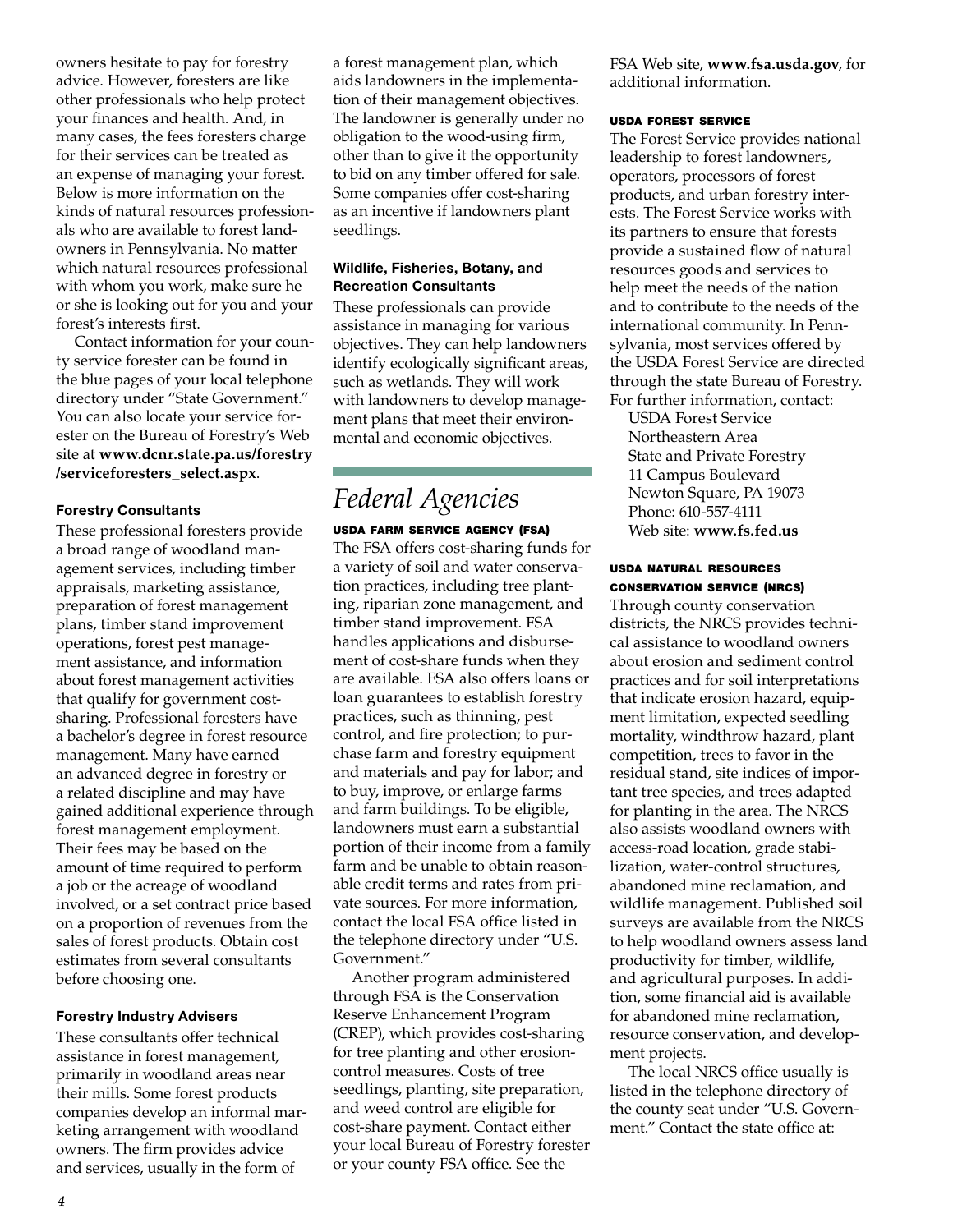Natural Resources Conservation Service USDA Suite 340 One Credit Union Place Harrisburg, PA 17110-2993 Phone: 717-237-2100 Web site: **www.pa.nrcs.usda.gov**

#### Resource Conservation and Development Council (RC&D)

This program helps communities expand economic opportunities through wise use and development of natural resources. RC&D is a locally organized and directed program of rural development carried out within the U.S. Department of Agriculture through the Natural Resources Conservation Service. Technical and financial help for natural resources development is provided to multicounty areas that agree to sponsor the program. For further information, contact one of the nine regional RC&D offices in Pennsylvania or visit **www.nrcs.usda.gov**.

#### u.s. environmental protection agency (epa)

This federal agency protects and enhances our nation's land, air, and water systems to the fullest extent possible under the laws enacted by Congress. The agency encourages the prevention of pollution and deals with problems of air and water pollution; management of solid and hazardous wastes; and regulation of pesticides, toxic substances, and some aspects of radiation. The agency has ten regions. Pennsylvania is in region three; its office is located at:

1650 Arch Street Philadelphia, PA 19103-2029 Phone: 215-814-5000 The EPA strives to formulate and implement actions that lead to a compatible balance between human activities and the ability of natural systems to support and nurture life. For further information, contact:

Public Information Center (PM–211B) Environmental Protection Agency Ariel Rios Building 1200 Pennsylvania Avenue NW Washington, DC 20460 Phone: 202-260-2090 Web site: **www.epa.gov**

#### u.s. fish and wildlife service (fws)

Organized under the Department of the Interior, this federal agency leads the nation in the conservation of its migratory birds, endangered species, certain mammals, and sport fishes. The Ecological Services branch provides technical assistance for restoring or creating wetlands and enhancing fish and wildlife habitat. Financial assistance for certain practices, such as wetlands restoration, is available to qualifying landowners. The FWS is responsible for enforcing a number of environmental regulations, including the Clean Water Act and other pollution discharge regulations. The service also issues certain environmental permits and disseminates wildlife management information. For more information, contact:

Ecological Services Fish and Wildlife Service 315 S. Allen Street State College, PA 16801 Phone: 814-234-4090 Web site: **www.fws.gov**



### *Other State and County Agencies*

pennsylvania bureau of state parks The mission of the state park system is "to provide opportunities for enjoying healthful outdoor recreation and to serve as an outdoor classroom for environmental education." In meeting these purposes, first consideration is given to conserving the natural, scenic, aesthetic, and historical values of the parks, as well as protecting the natural outdoor experience for the enjoyment of current and future generations. The bureau operates four environmental education centers year-round. For more information, telephone the following centers:

- Jacobsburg Environmental Education Center in Northampton County, phone: 610-746-2801
- Jennings Environmental Education Center in Butler County, phone: 724-794-6011
- Kings Gap Environmental Education Center in Cumberland County, phone: 717-486-5031
- Nolde Forest Environmental Education Center in Berks County, phone: 610-796-3699

The centers provide information and public programming on various environmental issues affecting not only landowners but all Pennsylvania citizens. These issues include acid rain, global warming, wetlands, biodiversity, water quality and erosion control, the Chesapeake Bay, and threatened or endangered species. By providing these programs, the environmental education centers can help Pennsylvania landowners better understand the guiding principles of woodlot and wildlife management, environmental issues, and good stewardship practices. For more information, contact:

Pennsylvania Bureau of State Parks

400 Market Street Harrisburg, PA 17120 Phone: 717-787-8800 or 1-888-PA-PARKS Web site: **www.dcnr.state.pa.us/ stateparks/index.aspx**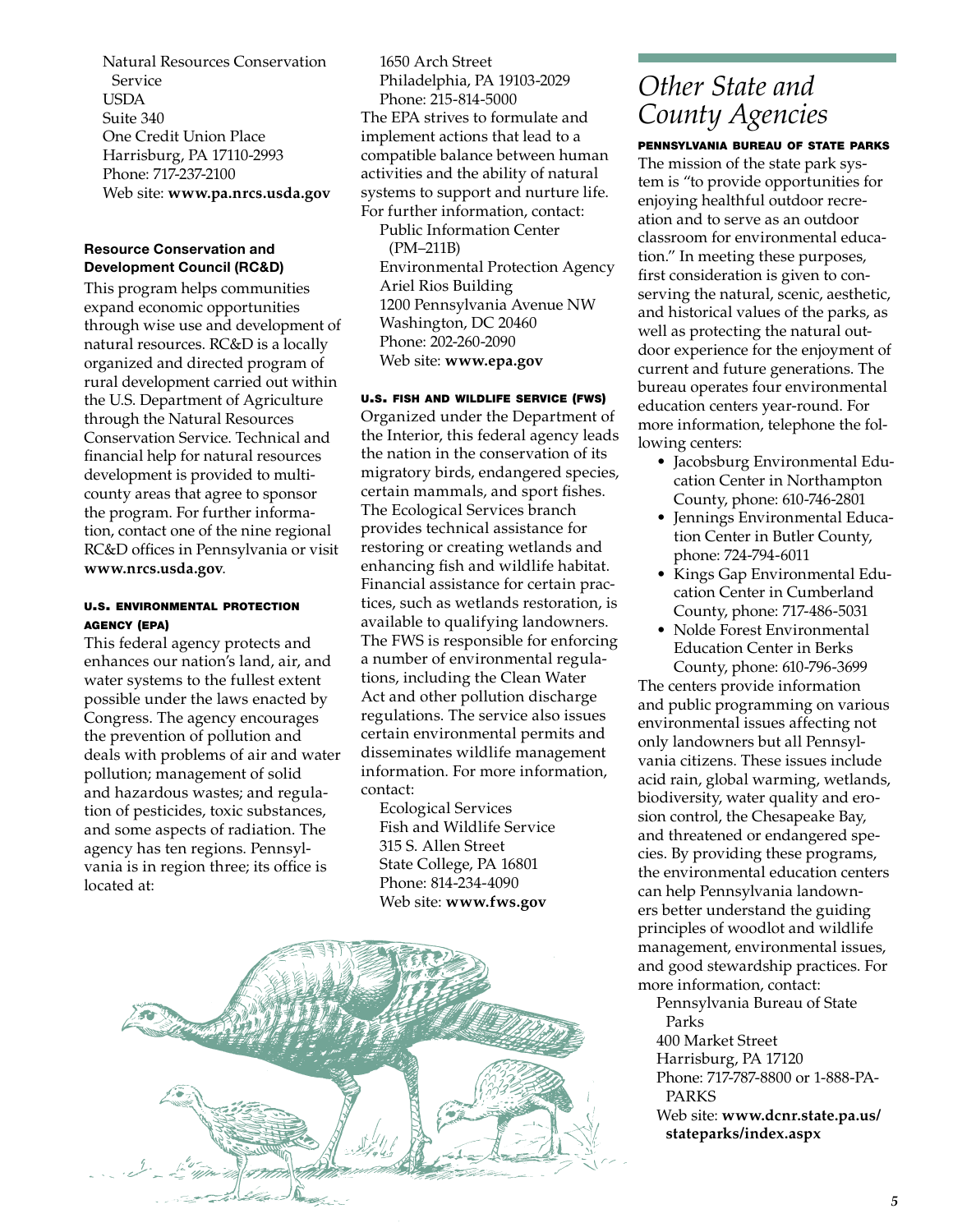### SERVICES OFFERED

#### **ORGANIZATIONS**

| <b>ORGANIZATIONS</b>                                         | TECHNICAL | FOREST<br>PREPARMA | CONSERVATION | FINANCIAL | ESTATE TAJ<br>PLANTE TAJ | SERVICE FE | FISH AND H<br>MANAGED H | <b>INFORMATIVE</b> |
|--------------------------------------------------------------|-----------|--------------------|--------------|-----------|--------------------------|------------|-------------------------|--------------------|
| PROFESSIONAL FOREST MANAGEMENT ASSISTANCE                    |           |                    |              |           |                          |            |                         |                    |
| Penn State Natural Resources Extension                       |           |                    |              |           | n.                       |            |                         | n.                 |
| Pennsylvania Bureau of Forestry                              | L.        | u                  | H            | H.        |                          |            | H.                      | H                  |
| <b>FEDERAL AGENCIES</b>                                      |           |                    |              |           |                          |            |                         |                    |
| Stewardship resource professionals                           | П         | П                  |              |           | П                        | П          | n.                      |                    |
| Forestry consultants                                         | T.        | m.                 |              |           | M                        | H.         | H.                      |                    |
| Forest industry advisers                                     | H         | H                  | F.           | H         |                          |            | H                       | H.                 |
| Wildlife, fisheries, botany, and recreational consultants    | F.        | H.                 |              |           | H.                       | F.         | M                       |                    |
| <b>FEDERAL AGENCIES</b>                                      |           |                    |              |           |                          |            |                         |                    |
| <b>USDA Farm Services Agency</b>                             |           |                    |              | П         |                          |            |                         | m.                 |
| <b>USDA Forest Service</b>                                   | n.        |                    |              |           |                          |            |                         | H                  |
| <b>USDA Natural Resources Conservation Service</b>           | m.        |                    | П            | m.        |                          |            | H                       | H.                 |
| Resource Conservation and Development Council                | F.        |                    | F.           | F.        |                          |            |                         | H.                 |
| U. S. Environmental Protection Agency                        | H         |                    |              |           |                          |            |                         | H.                 |
| U. S. Fish and Wildlife Service                              | m.        | H.                 |              |           |                          |            | H.                      | H.                 |
| <b>OTHER STATE AND COUNTY AGENCIES</b>                       |           |                    |              |           |                          |            |                         |                    |
| Pennsylvania Bureau of State Parks                           |           |                    |              |           |                          |            |                         | m.                 |
| Pennsylvania Department of Agriculture                       | T.        |                    |              |           |                          |            |                         |                    |
| <b>State Conservation Commission</b>                         | H         |                    |              | H.        |                          |            |                         | H.                 |
| Pennsylvania Department of Education                         | H         |                    |              |           |                          |            |                         | H.                 |
| Pennsylvania Department of Environmental Protection          | F.        | H                  | F.           | F.        |                          |            | H                       | H.                 |
| Pennsylvania Fish and Boat Commission                        | H         |                    | П            |           |                          |            | H                       | T.                 |
| Pennsylvania Game Commission                                 | H         |                    | П            |           |                          |            | H                       | T.                 |
| <b>County Conservation Districts</b>                         | F.        | H                  | П            |           |                          |            | H                       | H                  |
| <b>ASSOCIATIONS AND COUNCILS</b>                             |           |                    |              |           |                          |            |                         |                    |
| County and Regional Forest Landowner Associations            |           |                    | H            |           |                          |            |                         | T.                 |
| Pennsylvania Forestry Association                            |           |                    |              |           |                          |            |                         | T.                 |
| American Tree Farm System                                    | T.        | H.                 | H.           |           |                          |            | H.                      | H.                 |
| National Woodland Owners Association                         |           |                    |              |           |                          |            |                         | П                  |
| Sustainable Forestry Initiative® of Pennsylvania             |           |                    |              |           |                          |            |                         | H.                 |
| Pennsylvania Association of Conservation Districts           |           | T.                 | H.           |           |                          |            | H.                      | H.                 |
| The Pennsylvania Chapter of The American Chestnut Foundation | T.        |                    |              |           |                          |            |                         | H.                 |
| Pennsylvania Christmas Tree Growers Association              |           |                    |              |           |                          |            |                         | H.                 |
| Pennsylvania Maple Syrup Producers Council                   |           |                    |              |           |                          |            |                         | H.                 |
| <b>WILDLIFE ORGANIZATIONS</b>                                |           |                    |              |           |                          |            |                         |                    |
| Ruffed Grouse Society                                        | P.        |                    | T.           |           |                          |            | П                       | <b>COL</b>         |
| Audubon Pennsylvania                                         |           |                    |              |           |                          |            | H.                      | H.                 |
| <b>Ducks Unlimited</b>                                       | n.        |                    | H.           |           |                          |            | H.                      | T.                 |
| National Wild Turkey Federation                              | T.        |                    | H.           |           |                          |            | H.                      | M.                 |
| <b>Pheasants Forever</b>                                     | T.        |                    | H.           |           |                          |            | F.                      | T.                 |
| Quality Deer Management Association                          | n.        |                    | H.           |           |                          |            | H.                      | T.                 |
| Rocky Mountain Elk Foundation                                | T.        |                    | F.           |           |                          |            | F.                      | T.                 |
| <b>Trout Unlimited</b>                                       | F.        |                    | H.           |           |                          |            | H.                      | M.                 |
| <b>LAND CONSERVANCIES</b>                                    | ш         | L                  |              |           | п                        |            |                         | H                  |
|                                                              |           |                    |              |           |                          |            |                         |                    |

Assistance

MANAGEMENT

PREPARAMA<br>PREPARATION

plant<br>Plant

Review

Conseming Town

MATERIALS

Assistance

Estate<br>Astr RAMMAGI

INFORMATION

fee

Windlife<br>Kitche

Management<br>Phylogement

**INFORMATION** 

इँ

services

৻ৼ<br>ৼ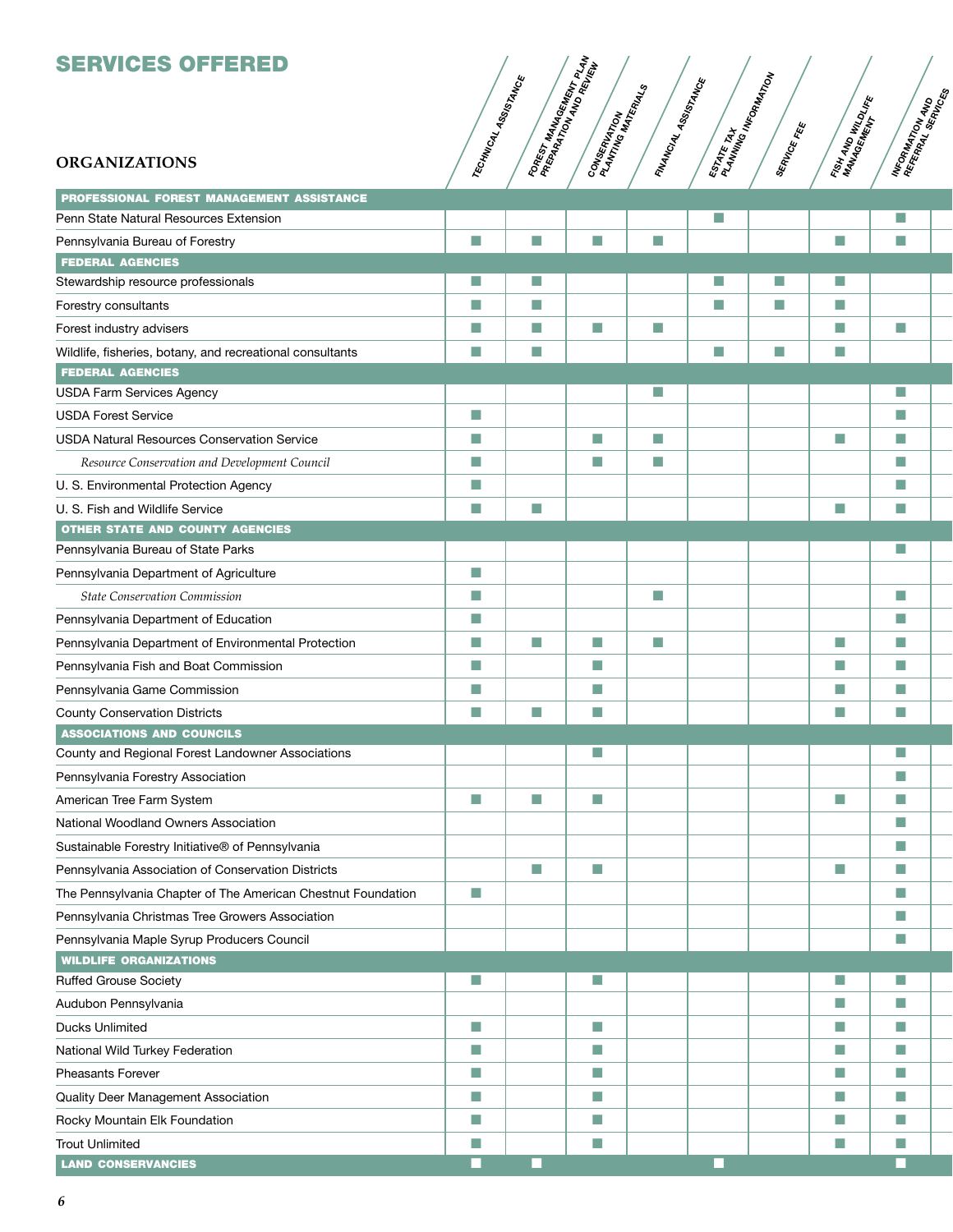

#### pennsylvania department of agriculture

This state-level organization provides information about the Pennsylvania Farmland and Forestland Assessment Act, also known as Act 319 or the Clean and Green Act. The act specifies that agricultural and forest lands be assessed for taxation purposes at the value they have for agricultural or forestry use rather than at their development value.

To find out if Act 319 is operative in your county, contact the county assessor, listed in your county seat telephone directory under "County Government," or contact:

Bureau of Farmland Preservation Pennsylvania Department of Agriculture 2301 North Cameron Street

Harrisburg, PA 17110 Phone: 717-783-3167 Web site: **www.pda.state.pa.us**

#### State Conservation Commission (SCC)

This commission oversees policy and administration issues and approves policies related to cost-share programs and federal allocations for the sixty-six local conservation districts in the state. Programs administered by the commission include an annual grant program for conservation districts and a Chesapeake Bay Program, which provides technical and financial assistance to farmers to install soil conservation and nutrient management practices. The commission also administers a dirt and gravel road maintenance program and state nutrient management regulations (Act 6). For more information, contact:

State Conservation Commission Pennsylvania Department of Agriculture 2301 North Cameron Street Room 407 Harrisburg, PA 17110-9408 Phone: 717-787-8821 Web site: **www.agriculture.state. pa.us/agriculture/cwp/view.asp?/ a=3&q=127144**

#### pennsylvania department of education

This state-level department offers an excellent resource about forest stewardship and environmental education titled Project Learn-

ing Tree (PLT). This resource is an environmental education manual designed for students ranging from prekindergarten to eighth grade, with additional high school modules. PLT is endorsed and sponsored by the Bureau of Forestry, environmental organizations, and industry. For more information about PLT in Pennsylvania, contact:

PLT Director Office of Environmental Education Pennsylvania Department of Education 333 Market Street 8th Floor Harrisburg, PA 17126-0333 Web site: **www.pde.psu.edu**

or

Education Program Coordinator Pennsylvania DCNR Bureau of Forestry PO Box 8552 Harrisburg, PA 17105 Phone: 717-787-2853 Web site: **www.dcnr.state.pa.us/ forestry/resed.aspx**

#### pennsylvania department of environmental protection (dep)

The DEP holds regulatory jurisdiction over the state's environmental resources. Its responsibilities include reducing air pollution; ensuring safe drinking water; protecting water quality; regulating waste management; supporting community renewal and revitalization; promoting advanced energy technology; and helping citizens prevent pollution and comply with the Commonwealth's environmental regulations. Regional offices are responsible for all permit assignments, enforcement, and compliance activities. For further information, contact:

Pennsylvania Department of Environmental Protection 400 Market Street Harrisburg, PA 17105 Phone: 717-787-2814 Web site: **www.depweb.state. pa.us/dep/site/default.asp**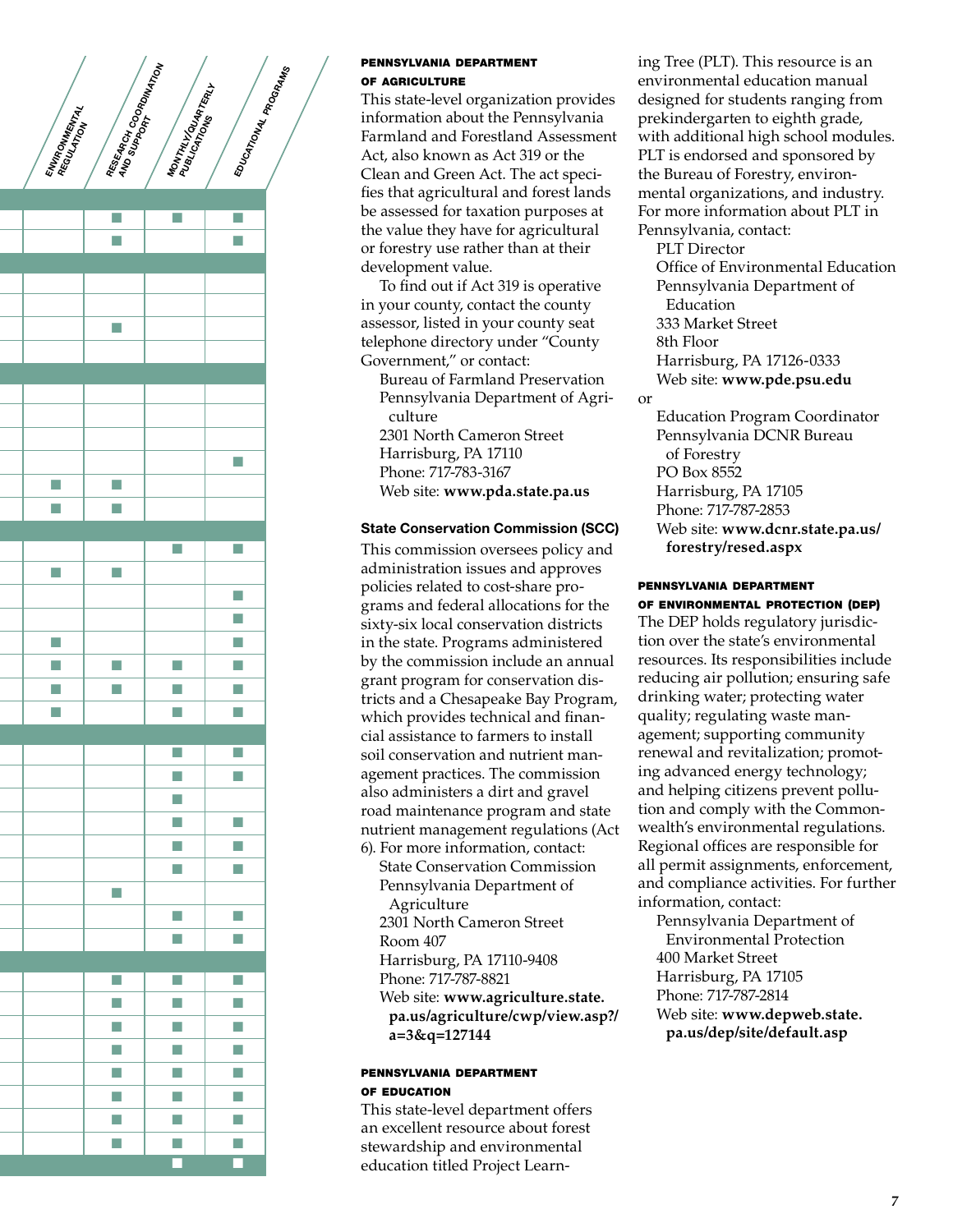

#### pennsylvania fish and boat commission (pfbc)

The purpose of the commission is to provide fishing and boating opportunities through the protection and management of aquatic resources. Throughout the Commonwealth, the commission is responsible for enforcing the Fish and Boat Code regulations dealing with the protection, conservation, and enhancement of the state's valuable water resources. To help youth learn about Pennsylvania's aquatic resources, the commission sponsors the Keystone Aquatic Resource Education (KARE) program.

The PFBC also sponsors an Adopta-Stream Program, which gives conservation groups and interested landowners an opportunity to gain a working knowledge of Pennsylvania aquatic resources. Project cooperators are provided with technical assistance, planning guidance, construction supervision, and a limited amount of materials to implement approved projects on qualified waters. For more information about how you or your group can adopt a stream to build devices, contact:

Habitat Management Section Pennsylvania Fish and Boat Commission 450 Robinson Lane Bellefonte, PA 16823 Phone: 814-359-5185 For more information about the commission, contact: Pennsylvania Fish and Boat Commission 1601 Elmerton Avenue PO Box 67000 Harrisburg, PA 17106-7000 Phone: 717-705-7800 Web site: **www.fish.state.pa.us**

#### pennsylvania game commission (pgc)

This commission is responsible for the protection and management of all birds and mammals in Pennsylvania. Through cooperative programs, the commission assists landowners with wildlife management in a number of ways. The LINK program links hunters and landowners with wildlife problems. Rather than opening their land indiscriminately to hunting, landowners work closely with a partner hunter to achieve their wildlife goals. The PGC also helps landowners achieve deer impacts consistent with their land-use goals through the Deer Management Area Program (DMAP). In exchange for keeping land open for public hunting, the commission will cut field edge borders to benefit wildlife by removing trees that overshadow crop areas; provide signs to assist hunters using the area; and distribute seedlings and seed packets to promote wildlife food and cover. Seedling packets containing five species of trees and shrubs favored by wildlife are available for purchase through the commission. The commission also aids in implementing control measures for wildlife damage problems. To take advantage of these resources, landowners must become a PGC cooperator. The commission has publications available on a variety of wildlife-related subjects. These include the Wildlife Notes series, which describes in detail species of wildlife in Pennsylvania; an environmental education activity manual for teachers called Project Wild, and the monthly Pennsylvania Game News magazine. For more information, contact the wildlife conservation officer listed in your local telephone directory under "Government Services, Game Commission," or contact:

Pennsylvania Game Commission 2001 Elmerton Avenue Harrisburg, PA 17110-9797 Phone: 717-787-4250 Web site: **www.pgc.state.pa.us**

#### county conservation districts

County conservation districts—local subdivisions of state government work to promote the conservation, wise use, and orderly development of land, water, forests, wildlife, and related natural resources. Conservation district activities include implementing regulations on erosion and sedimentation control and assisting with Sustainable Forestry Initiative® (SFI; an industry-sponsored program) logger training. For more information, contact the conservation district office listed under "County Government" in your county seat telephone directory, or contact the Pennsylvania Association of Conservation Districts (see page 9).

### *Associations and Councils*

#### county and regional forest landowner associations

Groups have been established in numerous counties and regions throughout Pennsylvania to provide educational opportunities for members. Each group is independent and may have differing missions and membership policies. Most groups use meetings, field demonstrations, tours, seminars, and newsletters to provide information about forests and sound forest management to their members and people in the local communities. For more information, contact the cooperative extension office in your county or visit **paforeststewards.cas.psu.edu/ Associations.html**.

#### pennsylvania forestry association (pfa)

The PFA is the nation's oldest state organization devoted to forest conservation. Founded in 1886, this association of individuals, landowners, loggers, forest industries, resource professionals, and businesses is concerned about the stewardship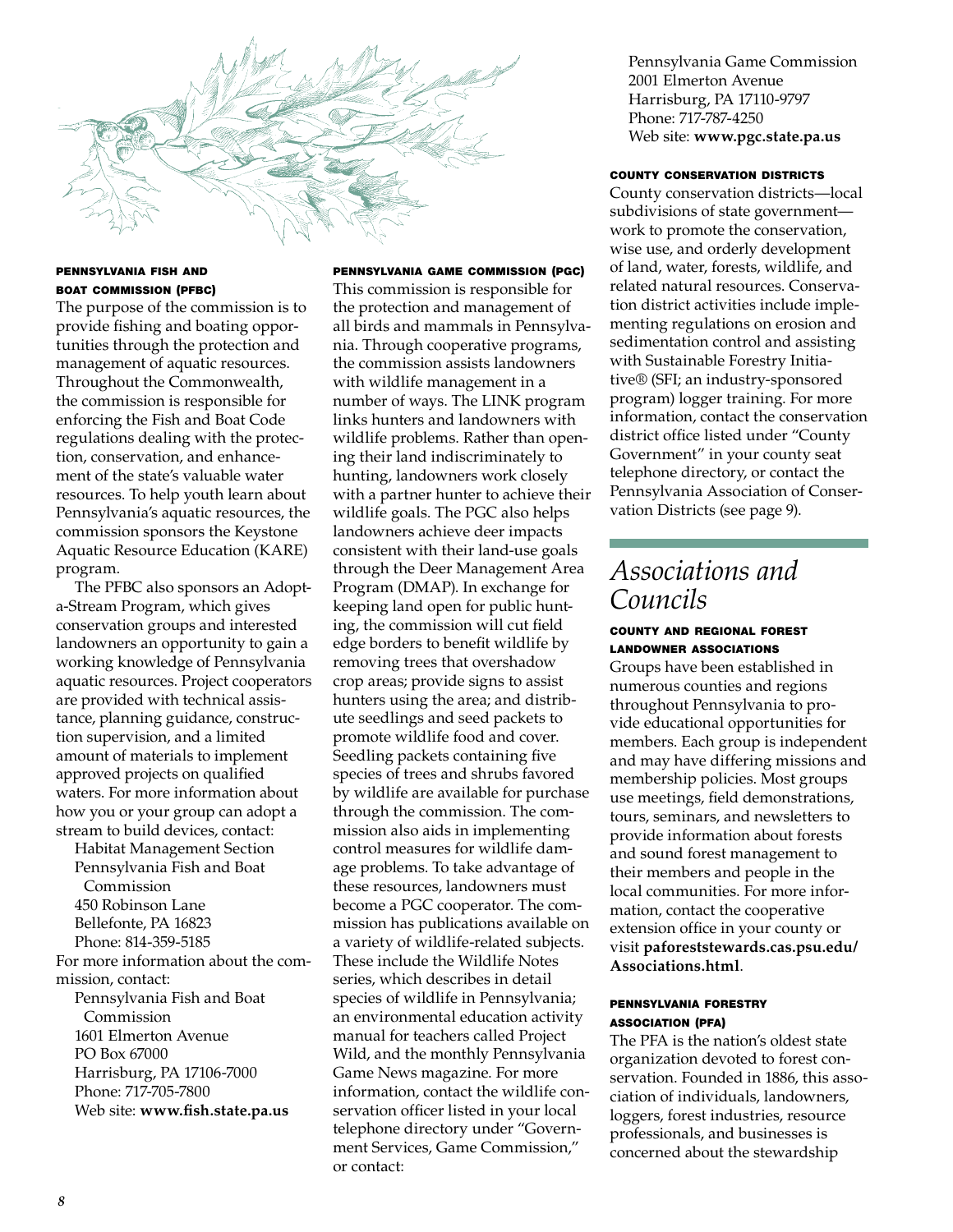of Pennsylvania's forest resources. Members receive a quarterly magazine, *Pennsylvania Forests*, and have opportunities to become involved in forestry issues. The PFA conducts public meetings, woodland tours, seminars, and workshops for woodland owners. The association also promotes the Tree Farm and Forest Stewardship programs in Pennsylvania. For more information, contact:

Pennsylvania Forestry Association 56 East Main Street Mechanicsburg, PA 17055 Phone: 717-766-5371 Web site: **pfa.cas.psu.edu**

#### american tree farm system

This is a nationwide program to encourage private forest owners to do an effective job of growing trees as a crop. The Tree Farm program provides forest landowners with management assistance to produce continuous crops of trees, improved wildlife habitat, watershed protection, outdoor recreation, and aesthetic values. Upon implementing a tree farm management plan, certified tree farmers receive a Tree Farm program certificate and sign. They also receive regular mailings of *Tree Farmer* magazine from the American Forest Foundation (AFF), as well as newsletters and bulletins from their State Tree Farm Committee. Certified tree farms are eligible to compete in the AFF series of state, regional, and national Outstanding Tree Farmer of the Year contests. In addition, tree farmers are invited to conferences, field days, study tours, and seminars on tree farming. For further information, contact:

American Forest Foundation 1111 19th Street NW Washington, DC 20036 Phone: 202-463-2462 Web sites: **www.treefarmsystem. org**; **patreefarm.cas.psu.edu**

#### national woodland owners association (nwoa)

This nationwide organization of nonindustrial private woodland owners is independent of the forest products industry and forestry agencies and works with all organizations to promote nonindustrial forestry and the best interests of woodland owners.

Members receive *National Woodlands* magazine and *Woodland Report* newsletter. An introductory visit from a certified professional forester is available in most states. For further information, contact:

National Woodland Owners Association 374 Maple Ave. E., Suite 310 Vienna, VA 22180 Phone: 800-476-8733 Web site: **www.woodlandowners.org**

#### sustainable forestry initiative® (sfi)

The Sustainable Forestry Initiative program is a voluntary, industrydriven program of comprehensive forestry and conservation practices. SFI® was created by the American Forest and Paper Association (the national trade organization representing the U.S. forest products industry). In Pennsylvania, the program is known as SFI® of PA. Current participants include the Pennsylvania forest products industry, the Hardwood Lumber Manufacturers Association of Pennsylvania (HLMA), the Pennsylvania Bureau of Forestry, Penn State, loggers, forestry consultants, and private landowners. SFI® teaches loggers safer, more productive skills and proper environmental practices and provides private landowners with information they can use to make betterinformed forest management decisions. For more information, contact:

Sustainable Forestry Initiative of Pennsylvania 315 South Allen Street, Suite 418 State College, PA 16801 Phone: 814-867-9299 or 888-734-9366 Web site: **www.sfiofpa.org**

#### pennsylvania association of conservation districts (pacd)

This nonprofit organization serves as the statewide instrument of its membership—local conservation districts—through representation at the state level in matters concerning legislation, regulation, and program development. The PACD also interacts, on behalf of the districts, with the National Association of Conservation Districts (NACD). For more information, contact:

PACD 25 N. Front Street Harrisburg, PA 17101 Phone: 717-238-7223 Web site: **www.pacd.org**

#### pennsylvania chapter of the american chestnut foundation (pa-tacf)

PA-TACF is a nonprofit organization with the mission to "restore the American chestnut tree to the forests of Pennsylvania and the eastern United States. TACF partners with local and national organizations to accomplish its breeding goals." In Pennsylvania, volunteers maintain more than 150 orchards and have planted tens of thousands of trees. For more information, contact:

PA-TACF

The Pennsylvania State University 206 Forest Resources Lab University Park, PA 16802 Phone: 814-863-7192 Web site: **www.patacf.org**

#### pennsylvania christmas tree growers association

This industry association promotes cooperation among growers and researchers to solve production and marketing problems. Members are kept up to date on research and

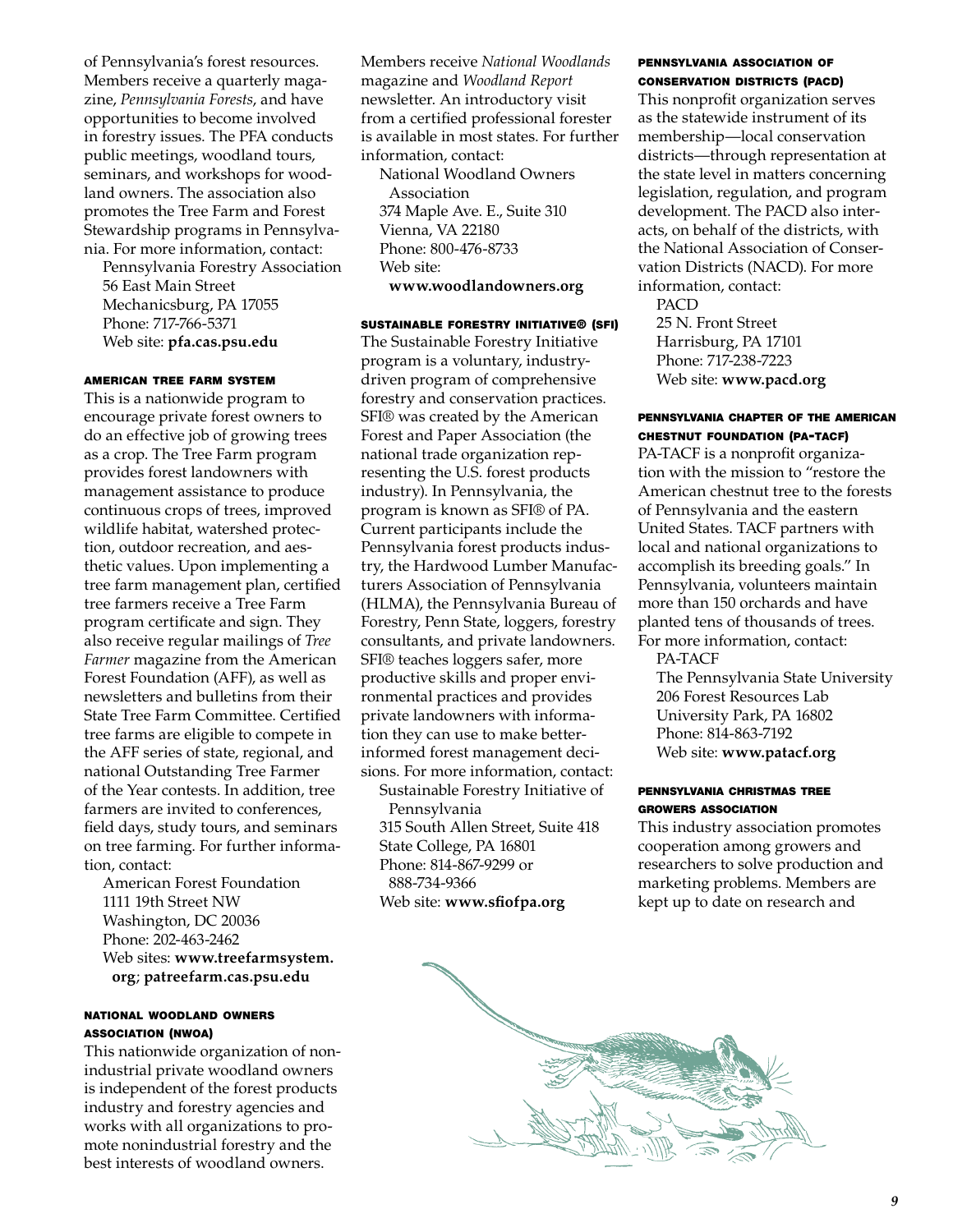legislation through the Pennsylvania Christmas Tree Bulletin and educational meetings. The association offers a referral service to wholesale and retail Christmas tree buyers. Contact the executive secretary at:

Pennsylvania Christmas Tree Growers Association 4305 N. 6th Street, Suite A Harrisburg, PA 17110 Phone: 717-238-9765 or 800-547-2842 Web site: **www.christmastrees.org**

#### pennsylvania maple syrup producers council

This council promotes the production and marketing of pure maple products and coordinates purchases of supplies needed by producers. Membership includes representatives from five local associations. Members receive the Maple Digest and may attend periodic meetings on maple syrup production. Interested people can also receive the e-newsletter *The Dropline*, available on the Web site below. For information about the council or its affiliates, contact:

Larry Hamilton 19 Bunnell Road Ulysses, PA 16448 For technical information about maple syrup production, contact: Bob Hansen Bradford County Cooperative Extension 701 South Fourth Street PO Box 69 Towanda, PA 18848 Phone: 570-265-2896 Web site: **maplesyrup.cas.psu.edu**

### *Wildlife Organizations*

#### THE RUFFED GROUSE SOCIETY (RGS)

This society works to enhance habitat for the ruffed grouse, American woodcock, and other wildlife species that require or use thick, young forests. They provide publications, seminars, and technical assistance for private landowners interested in improving wildlife habitat. They also provide technical information and funding for public land management. Society members receive the *Ruffed Grouse Society Magazine*, which contains articles about wildlife habitat, grouse and woodcock behavior, and related outdoor topics. For more information, contact:

Ruffed Grouse Society 451 McCormick Road Coraopolis, PA 15108 Phone: 1-888-564-6747 Web site:

**www.ruffedgrousesociety.org** To encourage sound wildlife habitat management on private lands, the RGS also sponsors "COVERTS" programs in many states. In the Commonwealth, the Pennsylvania Forest Stewards program trains volunteers in the principles of forest stewardship so they become better informed about actively managing their own land. In exchange for training, the volunteers agree to encourage friends, neighbors, and other woodland owners to become good stewards of their lands. For more information about the Pennsylvania Forest Stewards program, contact:

Forest Stewardship Program Coordinator Natural Resources Extension The Pennsylvania State University 320 Forest Resources Building University Park, PA 16802 Phone: 1-800-235-WISE or 814-863-0401 Web site: **paforeststewards.cas.**

#### **psu.edu**

#### audubon pennsylvania

Audubon Pennsylvania's mission is to conserve and restore natural ecosystems, focusing on birds, other wildlife, and their habitats by empowering "citizen scientists" and other volunteers to study, preserve, and restore the natural environment. Audubon Pennsylvania provides educational programs, nature centers, and advocacy through its chapter volunteers. For more information, contact:

Audubon Pennsylvania 100 Wildwood Way Harrisburg, PA 17110 Phone: 717-213-6880 Web site: **pa.audubon.org**

#### ducks unlimited (du)

DU conserves habitat at the continental scale to meet the lifecycle needs of North America's waterfowl by conserving, restoring, and managing wetlands and associated habitats. Pennsylvania is part of the Atlantic Flyway, providing important migration and wintering areas for many of the continent's waterfowl such as American black ducks, mallards, canvasbacks, and Canada geese. Pennsylvania's conservation projects are designed to maximize the amount and quality of migration and wintering waterfowl habitat, as well as improve conditions for waterfowl production. For more information, contact:

Ducks Unlimited One Waterfowl Way Memphis, TN 38120 Phone: 800-45DUCKS or 901-758-3825 Web site: **www.ducks.org**

#### national wild turkey federation (nwtf)

This nonprofit conservation organization supports scientific wildlife management on public, private, and corporate lands, as well as wild turkey hunting as a traditional North American sport. The NWTF provides educational materials, outreach programs, and opportunities to purchase seeds and seedlings at a reduced cost. NWTF's Wild Turkey Woodlands program recognizes landowners who manage their properties for wild turkey and other wildlife. For more information, contact:

National Wild Turkey Federation 770 Augusta Road PO Box 530 Edgefield, SC 29824 Phone: 1-800-THE-NWTF Web site: **www.nwtf.org**

#### pheasants forever (pf)

PF is "dedicated to the conservation of pheasants, quail, and other wildlife, through habitat improvements, public awareness, education, and land management policies and programs." They provide publications, seminars, and technical assistance for private landowners interested in improving wildlife habitat, as well as technical information and funding for private land management through their chapter volunteers. Members receive the *Pheasants Forever* journal and the e-newsletter *On the Wing*. For more information, contact: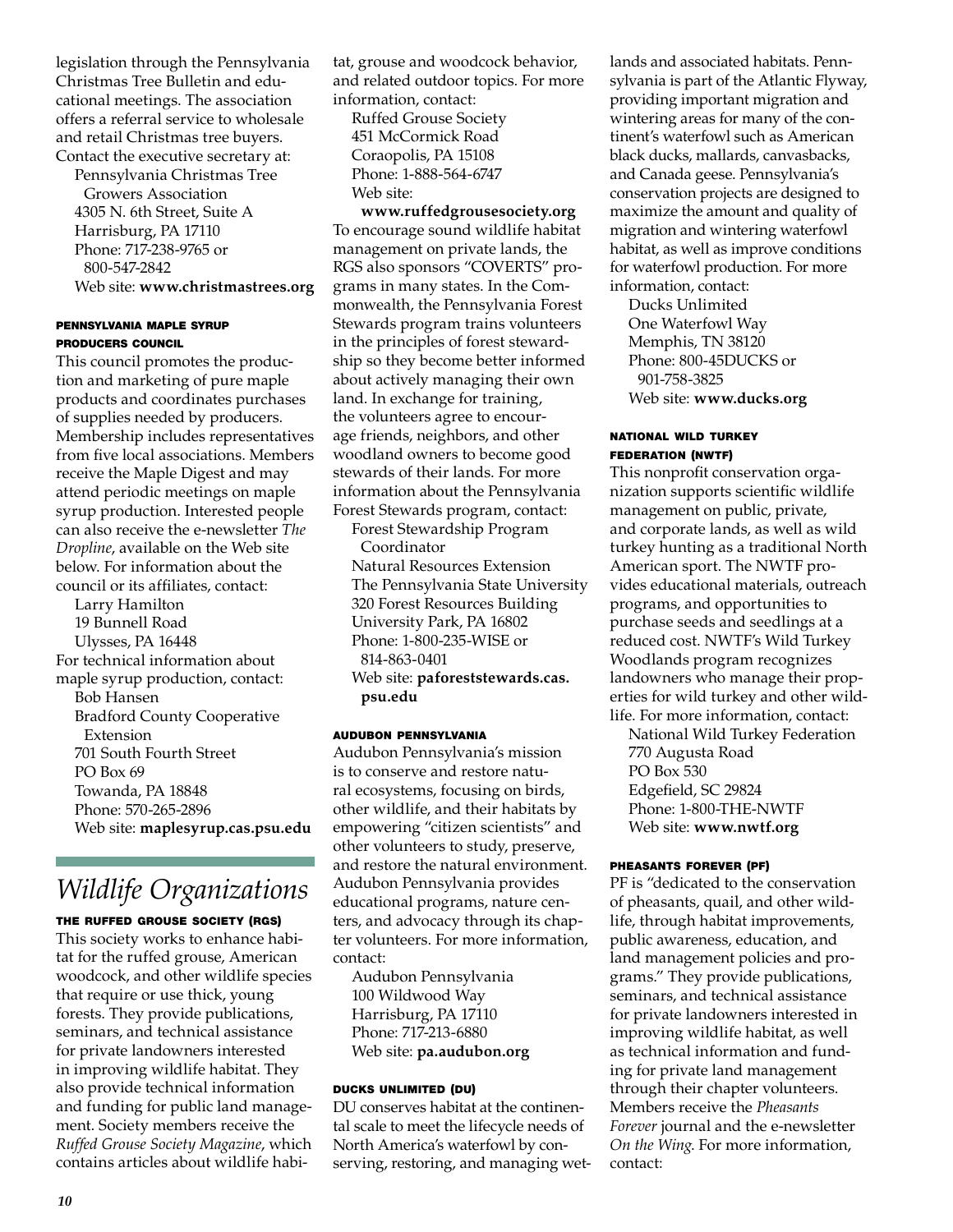Pheasants Forever 1783 Buerkle Circle St. Paul, MN 55110 Phone: 877-773-2070 Web site: **www.pheasantsforever.org**

#### quality deer management association (qdma)

This nonprofit wildlife conservation organization is dedicated to ensuring a high-quality and sustainable future for white-tailed deer and whitetailed deer hunting. Founded in 1988, the QDMA has developed numerous partnerships with state wildlife agencies, timber companies, hunting groups, and product manufacturers. These partnerships have continued the work of QDMA to produce biologically and socially balanced deer herds within existing environmental, social, and legal constraints. For more information, contact:

Quality Deer Management Association PO Box 160 Bogart, GA 30622 Phone: 800-209-DEER Web site: **www.qdma.com**

#### rocky mountain elk foundation (rmef)

This foundation is a nonprofit habitat conservation organization, headquartered in Missoula, Montana, whose mission is "to ensure the

future of elk, other wildlife, and their habitat by raising funds and support through the efforts of volunteerstaffed chapters in North America," including twenty-six chapters in Pennsylvania. For more information, contact:

Pennsylvania Rocky Mountain Elk Foundation PO Box 311 Montrose, PA 18801 Phone: 570-278-4747 Web site: **www.pennsylvaniarmef.org**

#### trout unlimited (tu)

This organization conserves, protects, and restores North America's trout and salmon fisheries and their watersheds. TU provides technical publications on fish habitat, such as the planning guide called Saving a Forest Stream. They also sponsor joint fishery restoration projects with the American Tree Farm System on some private forestlands. For more information, contact: Trout Unlimited,

1300 N. 17th Street, Suite 500 Arlington, VA 22209-2404 Phone: 703-522-0200 Web site: **www.tu.org**

### *Land Conservancies*

Land conservancies work to conserve and preserve the plants, animals, and natural communities that represent the diversity of life on Earth. Many tools to protect land and water are available through conservancies, including outright purchase of land, conservation easements, professional assistance, and funding. There are well over 300 land conservancies and land trusts in Pennsylvania. To find a land trust or land conservancy in your region, check the yellow pages of your local telephone directory or contact the Pennsylvania Land Trust Association, an umbrella organization and clearinghouse for land conservancy and land trust information:

Pennsylvania Land Trust Association 105 Locust Street, Suite 300 Harrisburg, PA 17101 Phone: 717-230-8560 Web site: **conserveland.org**